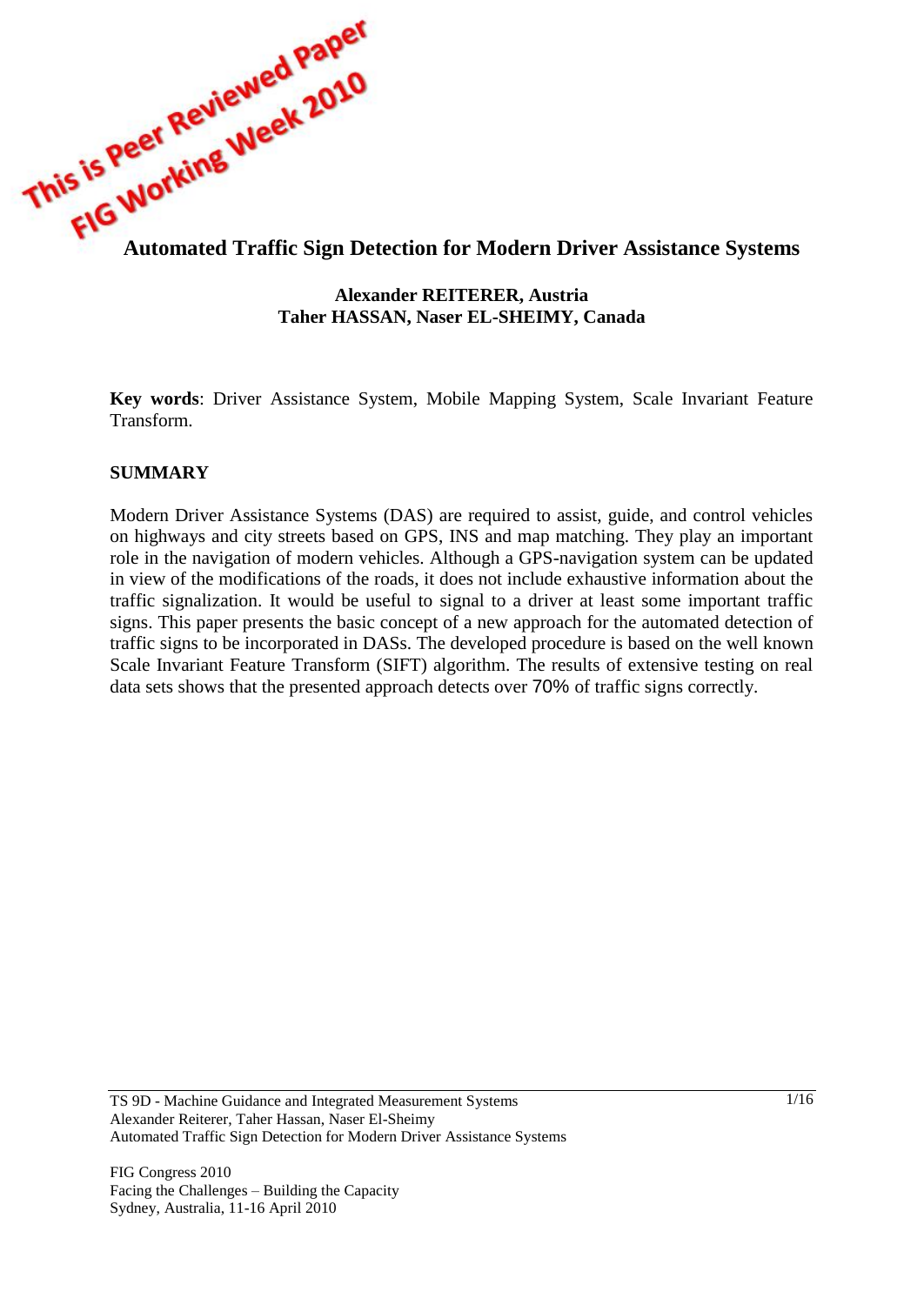# **Automated Traffic Sign Detection for Modern Driver Assistance Systems**

# **Alexander REITERER, Austria Taher HASSAN, Naser EL-SHEIMY, Canada**

## **1. INTRODUCTION**

Driver Assistance Systems (DAS) play an important role in modern vehicles navigation (Kumar 1997). Such systems are required to assist drivers and provide guidance and probably control of their vehicles on highways and city streets.

Today, drivers are already helped by automatic systems, e.g. GNSS/digital maps navigation systems. However, although a GNSS-navigation system can be updated in view of the modifications of the roads, it does not include exhaustive information about the traffic signalization. The main reason is that traffic signalization may change without notice. To effectively assist drivers, it would be useful to signal at least some important traffic signs. This will potentially avoid accidents due to driver's negligence or miss-consciousness. The main problem with including traffic signs into such an assistance system is that collecting traffic signs location/information by conventional methods is very expensive and time consuming. These methods are therefore not well suited for rapid updating of existing traffic sign databases. A more advanced technique represents the on-line detection and classification of traffic signs.

In recent years a huge number of papers concerning traffic sign detection have been published. Piccioli et al. (1996) use color and priori information to limit the possible locations of signs in the image. They are extracting edges and are searching for circular or triangular regions before applying a cross-correlation technique for recognizing the signs. In Estevez and Kehtarnavaz (1996) a measure is used to locate stop, yield, and "do-not-enter" signs. This step is followed by edge detection and shape analysis to identify the sign. Escalera et al. (1997) start with color matching and corner detection for analyzing corners in specific relationships that correspond to triangular, rectangular, or circular signs. Classification makes use of a neural network. Yuille et al. (1998) are using correction of the colors of the ambient illumination and are mapping the detected sign into a front parallel position before analyzing them. Huang and Hsu (2000) use shape and color in a wide angle view to locate signs as circular or triangular shapes. Paclik et al. (2000) is using a decision tree method to detect and recognize signs without using color. Detection is based on shape using local orientations of image edges and hierarchical templates. The results are analyzed by a decision tree which either labels the regions by sign type or rejects them. In Sekanina et al. (2002) speed limit signs are detected using color and multi-resolution techniques. Fleischer et al. (2002) shows a very different approach – the developed method uses a model-based, top down process. Predictions are made for locations in which signs may appear. Shape, size, and color are used to specify edge models for signs in the 3D world. Signs that are found are tracked through subsequent images using a Kalman filter. Shaposhnikov et al. (2002) make use of color segmentation using the CIECAM97 color appearance model. Histograms of oriented edge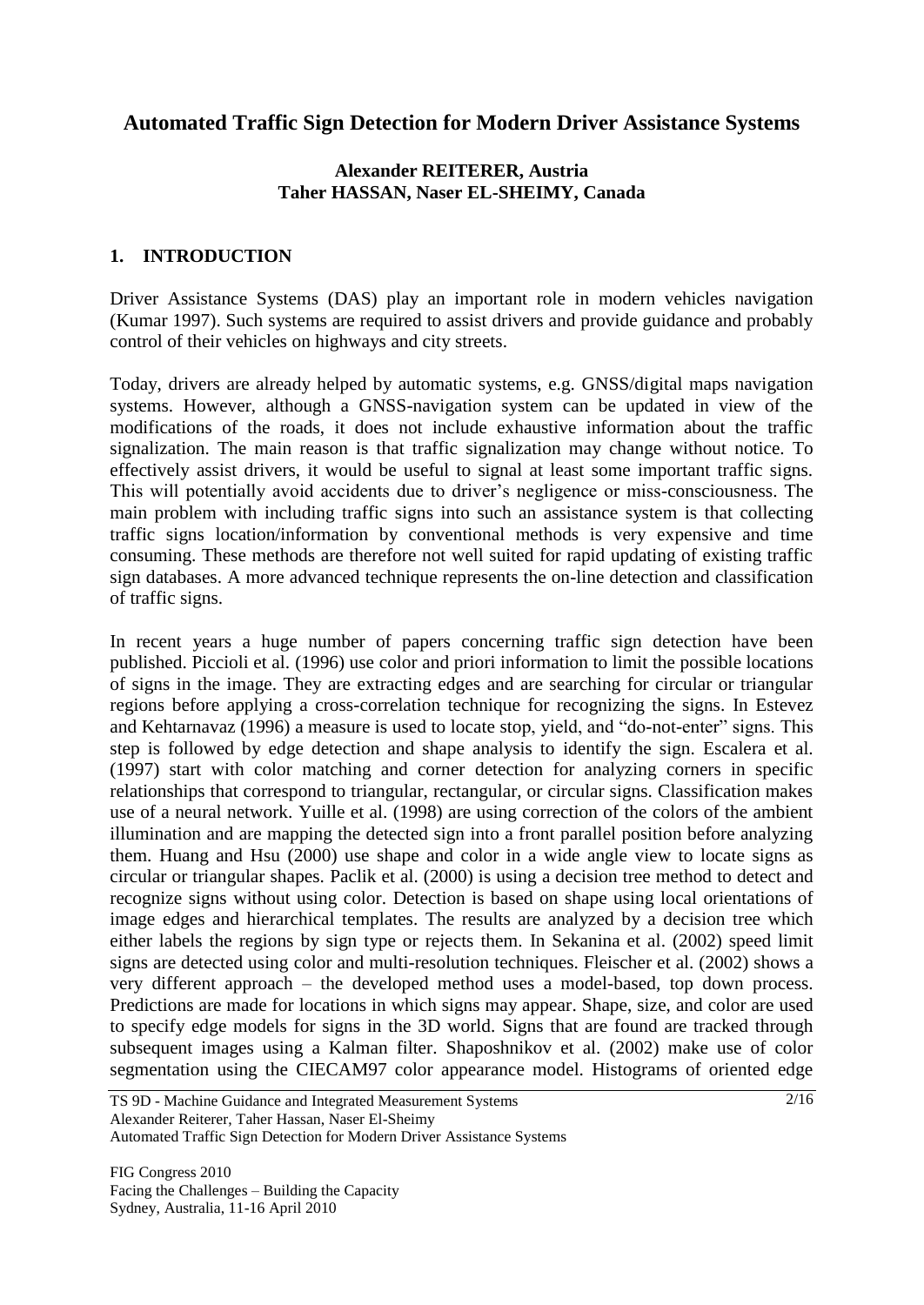elements are used to determine the shape of the sign followed by location of the center of the sign. Signs are described by a set of descriptors which are matched with stored models to recognize the signs. Fang et al. (2003) is focusing on sign detection in cluttered environments. Neural networks are used to locate regions that may be the center of signs (using color and shape). Candidate signs are tracked through time using a Kalman filter. Other methods and developments for the detection of traffic signs have been published by Kumar (1997), Lalonde (1995), Prince (1998), Zadeh et al. (1997), Hsien et al. (2003), Shadeed et al. (2003), Gao et al. (2003), Oh et al. (2005), Marmo et al. (2006).

The presented approach follows the general trend in previous work. The identification and recognition of traffic signs is realized using feature descriptors and a robust matching routine. Traffic signs can be tracked over time analyzing image sequences. The details of the approach are different, and the method has the advantages of being fast and easily modified to recognize new classes of signs. Furthermore, the method has been implemented and tested for a Land-based Mobile Mapping Systems.

# **2. MOBILE MAPPING SYSTEMS**

Land-based Mobile Mapping Systems (MMS) have yielded an enormous time saving in road networks and their surrounding utilities surveys (Schwarz and El-Sheimy, 2004). However, the manual extraction of the road information from the mobile mapping images is still a timeconsuming task. The main goal of an international collaboration between the University of Calgary (Department of Geomatics Engineering) and the Vienna University of Technology (Institute of Geodesy and Geophysics) is the development of a new technique for automatic traffic signs recognition from geo-referenced mobile mapping image sequences.

The developed technique has been tested on the  $VISAT^{TM}$  mobile mapping system (Figure 1a gives a general overview).  $VISAT^T$  is developed by the department of Geomatics Engineering (University of Calgary) in cooperation with Absolute Mapping Solution (AMS). The hardware components of the  $VISAT^{TM}$  mobile mapping system are a Strap Down Inertial Navigation System (SINS), a dual-frequency GNSS receiver, and a cluster of digital color cameras. The primary purposes of these components are:

- provide the position/orientation by GNSS/SINS integration,
- **-** using the camera cluster for relative positioning.

However, these components also have important secondary functions. The GNSS controls the long-term error growth of the SINS through the GPS/SINS Kalman filter and provides the precise timing base for all data streams. The SINS is used as a position sensor in addition to an orientation sensor – consequently, these tasks include bridging GPS signal outages, detecting and correcting GNSS cycle slips, and precise interpolation between GNSS positions. The latter task – interpolation between GNSS positions – is possible because the SINS provide data at 200 Hz, while the GNSS positions and velocities are only available at 1- 10 Hz. Actual position and time are used for tagging the captured images – the result is a georeferenced image database.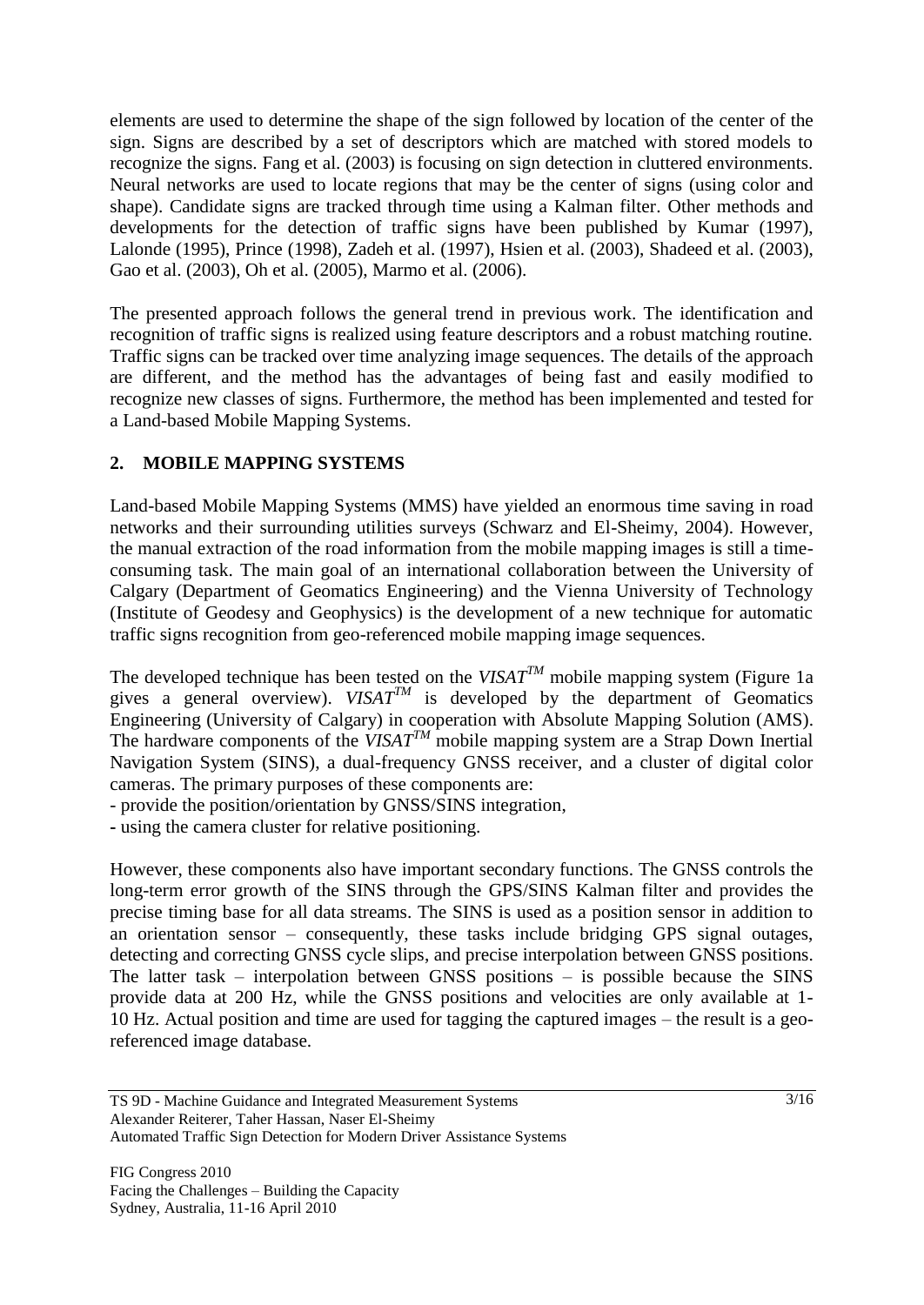

**Figure 1:** (a) *VISAT<sup>TM</sup>* Van (Absolute Mapping Solutions), (b) system components.

In addition to the GNSS, SINS, and cameras, the  $VISAT^{TM}$  system also integrates a Distance Measuring Instrument (DMI). The DMI is used to trigger the acquisition of the images from the cameras at constant distance intervals defined by the user. Figure 1b shows the *VISATTM* hardware.

As mentioned above the system includes a camera cluster which consists of two camera enclosures. Each of these enclosures is attached on a side of the roofmount (each camera enclosure is the exact mirror of the other). The field of view of the whole camera cluster is 330°. The developed system is based on images captured by cameras 1 and 5 which face forward and contain most of the traffic signs (see Figure 2). In a later step the use of the other cameras is envisaged.



Figure 2: Camera's field of view.

FIG Congress 2010 Facing the Challenges – Building the Capacity Sydney, Australia, 11-16 April 2010

TS 9D - Machine Guidance and Integrated Measurement Systems Alexander Reiterer, Taher Hassan, Naser El-Sheimy Automated Traffic Sign Detection for Modern Driver Assistance Systems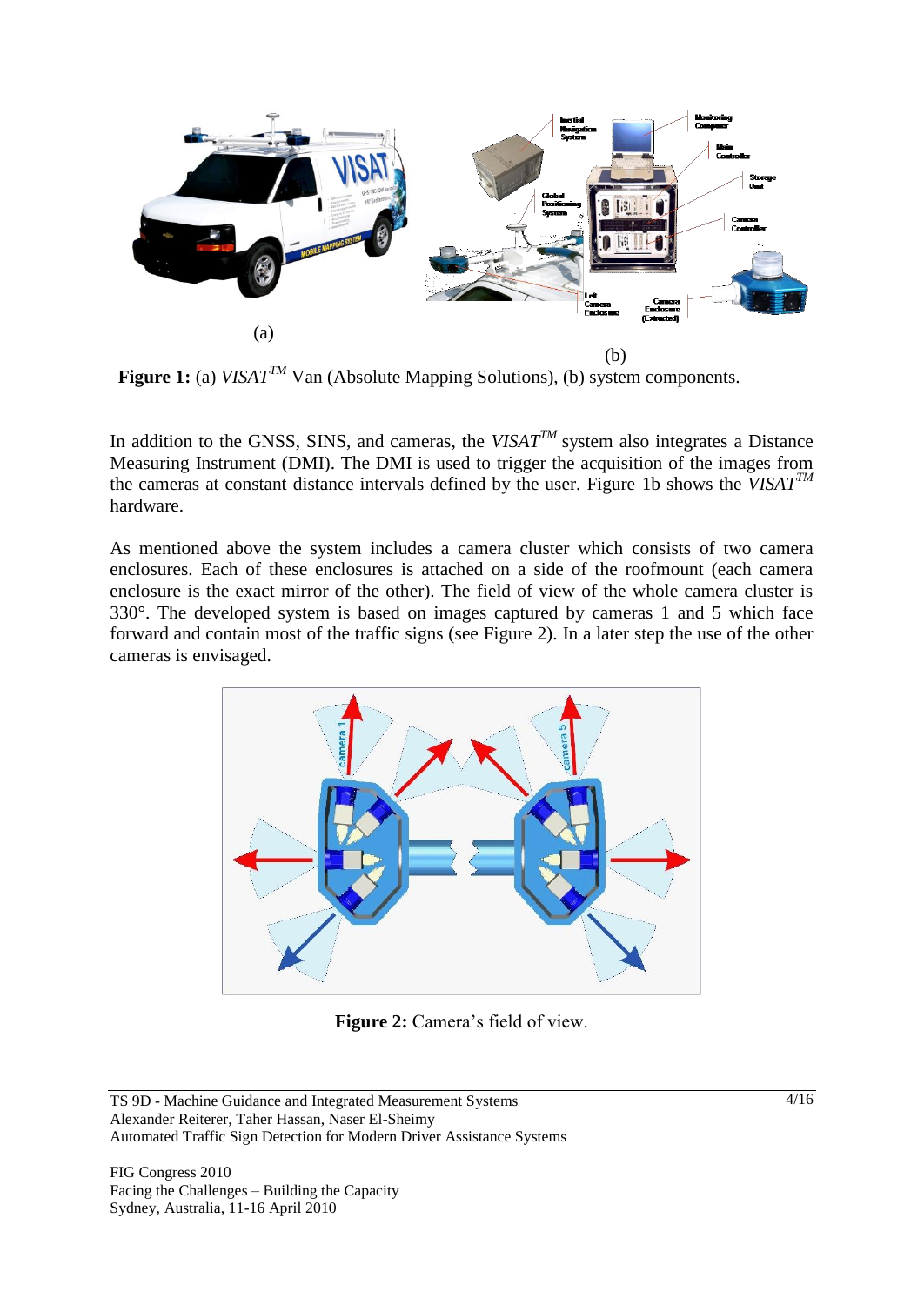# **3. THE DEVELOPED DETECTION PROCEDURE**

For the development and the prospective productive use of the procedure, several preconditions and design criteria can be formulated:

- fast execution (nearly real time – for our application traffic sign detection for one image pair should be processed in under 1 sec.),

**-** easy to use and easy to include new data sets (new traffic sign models/templates).

Due to these preconditions, the problem has been reduced to a matching problem between pre-selected traffic signs, forming a template database, and the traffic signs extracted from geo-referenced mobile mapping image sequences. Nevertheless, the matching between a huge database of traffic signs and new images is an intensive task.

The whole procedure for the automatic detection of traffic signs can be divided into the following steps (see Figure 3):

- building the standard traffic signs database (consisting of traffic sign models/templates),
- *-* extracting image feature descriptors for database models,
- extracting MMS images feature descriptors,
- *-* matching descriptors of the images with all descriptors in the database,
- *-* clustering the resulting matches to get the separated traffic signs (if present), and
- *-* calculating the 3D coordinates of traffic signs using forward intersection (if necessary).

Building the traffic sign models and extracting the corresponding image feature descriptors can be done in a pre-processing step (independent from the on-line procedure).



**Figure 3:** Developed detection procedure.

FIG Congress 2010 Facing the Challenges – Building the Capacity Sydney, Australia, 11-16 April 2010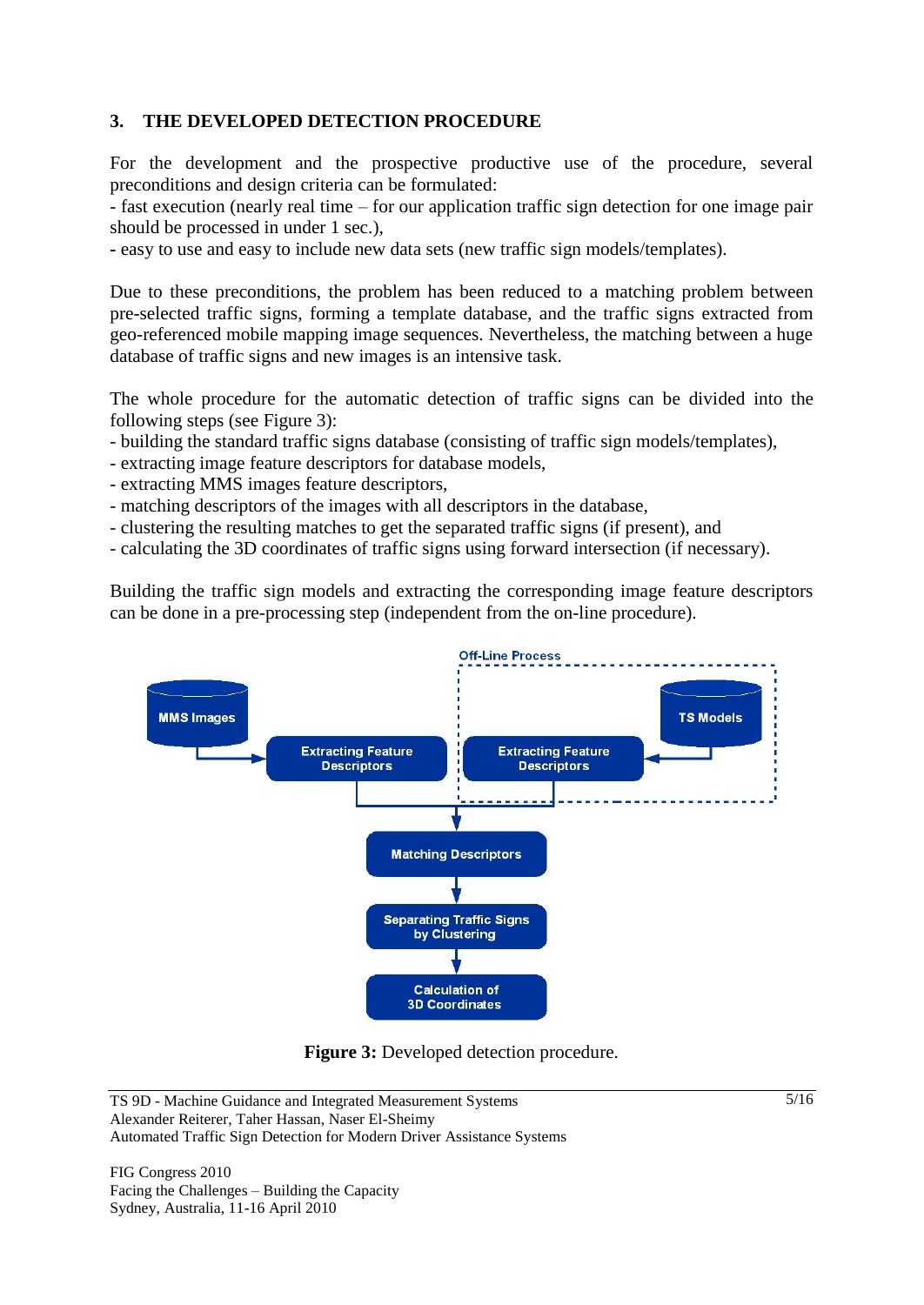As indicated above, the last two steps are optional. Clustering of traffic signs has to be done if more than one traffic sign is present in the scene, calculation of 3D coordinates represents an additional information for mapping (if desired).

As mentioned in the *Introduction* (Section 1) there is a huge number of techniques and methods for the detection of traffic signs. The development has been focused on using standard image and learning algorithms and on the flexibility of the whole procedure (including new traffic sign models for detection should not be a big deal – the possibility for a fast and easy extension is requested).

# **3.1 Building the Database of Typical Traffic Signs**

The developed procedure is based on the matching between traffic signs which have been selected in an independent working step and images which are captured by the DAS camera(s). Therefore, as a first step the database has to be filled by suitable traffic sign models. These models are cropped images which are extracted out from real  $VISAT^{TM}$  MMS images.



**Figure 4:** Examples of traffic sign models.

Each type of traffic sign has to be represented in the database at least by one pre-selected traffic sign model. Figure 4 shows some examples of traffic sign models. In the United States, the Manual on Uniform Traffic Control Devices defines the appearance of all signs and road markings (see: http://mutcd.fhwa.dot.gov/pdfs/2003r1/pdfindex.htm). In a later step the integration of models on the basis of this manual is envisaged.

Cropping traffic sign models can be done by a conventional image processing software (e.g. Gimp, Photoshop, or by batch command line image crop). The presented approach works on the basis of image descriptors for representing the models and for the later matching process. Therefore it is very important to include the traffic sign models in a sufficient quality (constant illumination, low image noise, etc.) and in an adequate size (for our experiments we have included traffic signs of a minimal size of 50 x 50 pixel).

# **3.2 Calculating Image Features of Models and of the Actual Image Pair**

For the description of images by features, a huge number of different algorithms exists, e.g. histogram features (Pratt, 1978), Haralick moments (Haralick and Shapiro, 1993), etc.

For the presented approach we have used the Scale Invariant Feature Transform (SIFT) algorithms developed by Lowe (2004). This algorithm has some characteristics, which are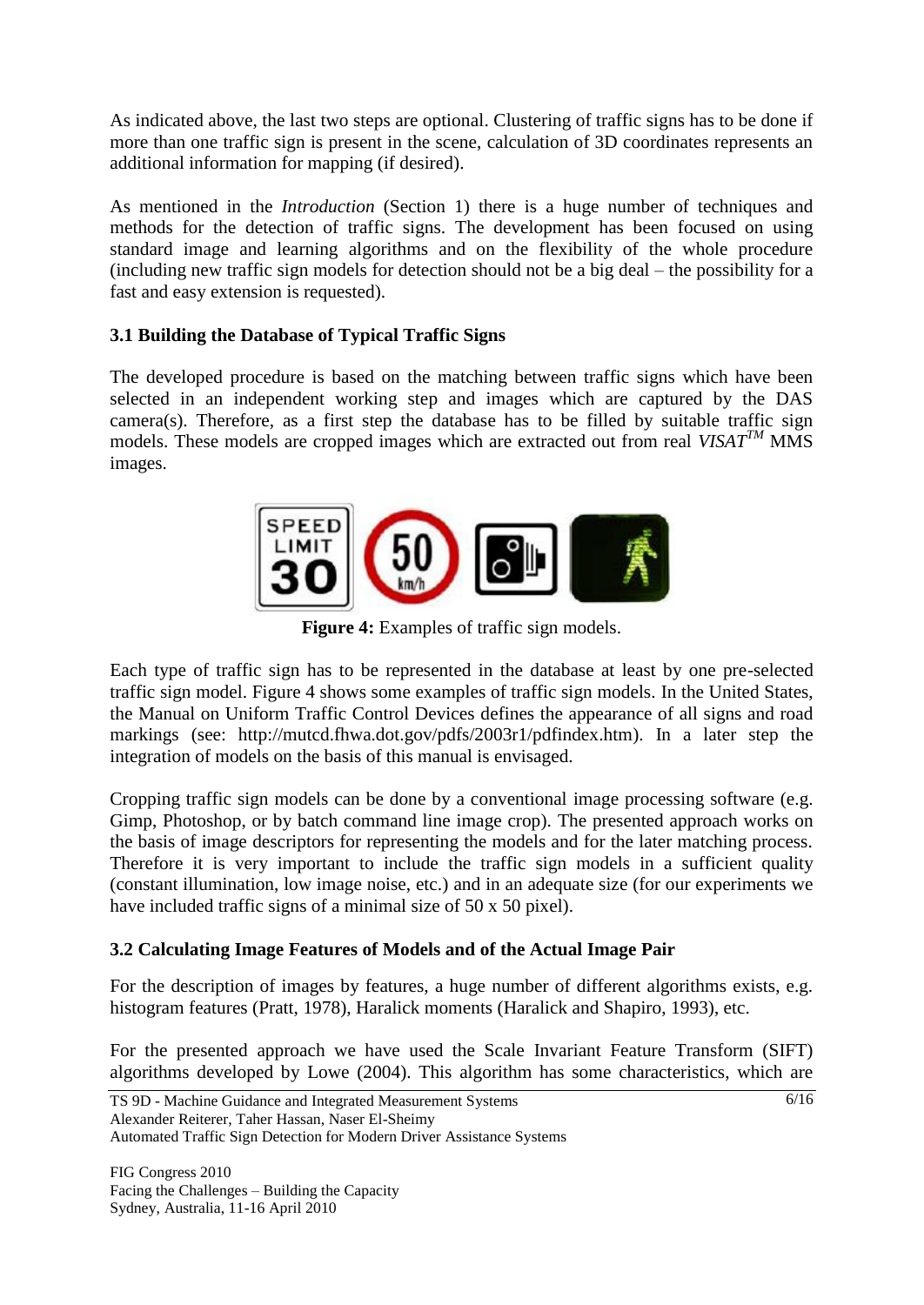significant for the automatic extraction task, e.g. extracted features are reasonably invariant to changes in illumination, image noise, rotation, scaling, and (small) changes in viewpoint. The SIFT algorithm works on the basis of several steps: detection of extrema in scale-space, localization of key-points, assignment of orientation, and the generation of descriptors. The detection of extrema in the scale space is done by means of the calculation of Difference-of-Gaussian (DoG) at different scales. Key-points are identified as local maxima or minima of the DoG images across different scales. Each pixel in the DoG images is compared to its 8 neighbors at the same scale, plus the 9 corresponding neighbors at neighboring scales. If a pixel is a local maximum or minimum, it is selected as a candidate key-point. To determine the orientation of the key-points in their neighborhood, gradient orientation histograms are computed. The contribution of each neighboring pixel is weighted by the gradient magnitude and a Gaussian window with a size that is 1:5 times the scale of the key-point. Peaks in the histogram correspond to dominant orientations. On the basis of the calculated key-points and their orientation (see Figure 5), the feature descriptors can be determined.



**Figure 5:** SIFT descriptor representation.

The SIFT features are a set of orientation histograms on 4*×*4 pixel neighborhoods. A histogram consists of 8 bins each, and each descriptor contains an array of 4 histograms around the key-point. This leads to a SIFT feature vector with  $4 \times 4 \times 8 = 128$  elements.

This vector is normalized to enhance invariance to changes in illumination. Such a vector is calculated for each extrema in scale space – the result can be seen as a set of interest points and their feature vectors. The calculation of the features of the models has to be done uniquely – features are stored with all model data in a database.

# **3.3 Matching the Descriptors of the Images with all Descriptors in the Database**

To find traffic signs in the MMS images, the calculated image features have to be compared with the features in the database. For this process, a suitable matching routine has to be used. We are investigating the matching process as proposed by Lowe (2004). This process is based on finding a match between image features and model features by evaluating the Euclidean distance. According to the Nearest Neighborhood procedure for each  $F_1^i$  feature in the model image feature set the corresponding feature  $F_2^j$  must be looked for in the model feature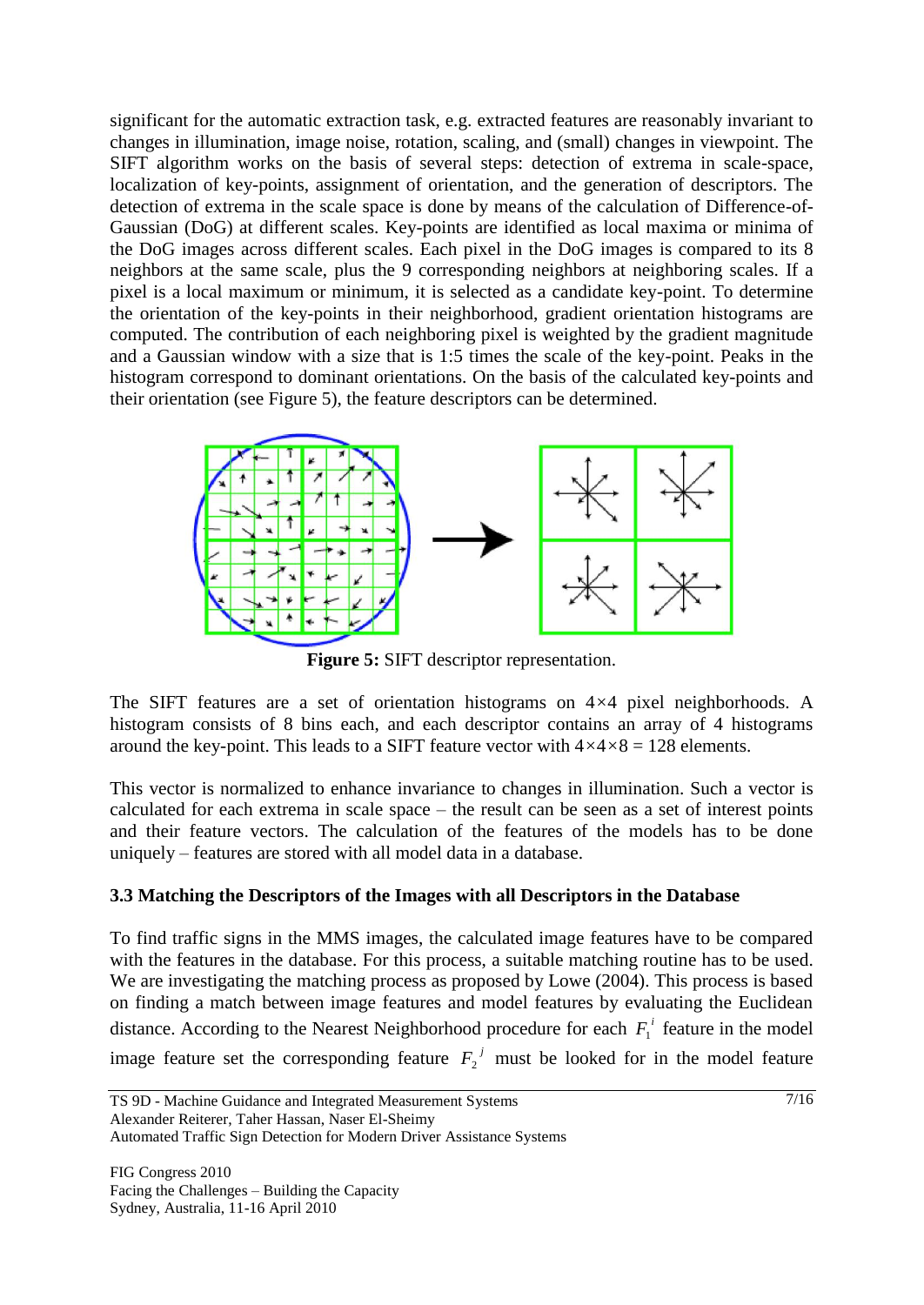database. The corresponding feature is one with the smallest Euclidean distance to the feature  $F_1^i$ . A pair of corresponding features is called a match  $(F_1^i, F_2^j)$ . If the Euclidean distance between the two features ( $F_1^i$  and  $F_1^j$ ) is below a certain threshold, the match  $M(F_1^i, F_2^j)$  is labeled as positive.

An important issue for the matching routine is how the reliability and runtime varies as a function of the number of features. Due to our system is in prototype status no fundamental research has done for evaluating runtime. More information about this issue can be found under (Lowe, 2004).

To improve the robustness of the matching process single points are not classified as points inside a traffic sign. The developed procedure analyses the distance of at least two matches. If the distance is less than a predefined value points are classified as points inside a traffic sign. For our data set we have fixed this value to 50 pixels.

## **3.4 Clustering the Resulting Matches to Get Separated Traffic Signs**

The matches between the database and the actual feature points, which have been classified as points inside a traffic sign, have to be clustered. This part is necessary to separate different point groups and to collect them to single traffic sign point clusters. Lowe (2004) proposed a combination of Hough transformation and RANSC algorithm for finding the correct pose from cluttered matches. For our problem this approach would be oversized. Therefore we use a simple but very powerful and fast clustering method: k-means. Furthermore k-means can be implemented as a real-time application (Maliatski & Yadid-Pecht 2005, Kanungo et al. 2002).

K-means is a very effective method to group objects based on attributes. The grouping is processed by minimizing the sum of squares of distances between data and the corresponding cluster centroid. The k-means algorithm for our problem needs two input parameters: the expected number of clusters (this is a characteristic of the k-means clustering) and the minimal distance between separated clusters (traffic signs). The expected number of clusters can be determined by processing the k-means procedure twice. In the first run the number of clusters is fixed to a number which is certainly higher than the expected maximum number of traffic signs in one image (this parameter is set depending on the available image sets – we have fixed the parameter to 5). A result of this first run is the number of present clusters – this number can be used as input for the second run of the k-means algorithm (as an alternative a combination of hierarchical clustering and k-means is often proposed in literature (Hartigan and Wong, 1979)).

The main advantages of the k-means procedure are simplicity and speed. The result of the clustering is the above mentioned point list which is now extended by a cluster number for each point. This step is processed for both images (for camera 1 and camera 5). In ideal case, the number of traffic signs (clusters) is equal in both images. On the basis of the image coordinates of the corresponding traffic signs (cluster centers) the calculation of the 3D coordinates by forward intersection is possible.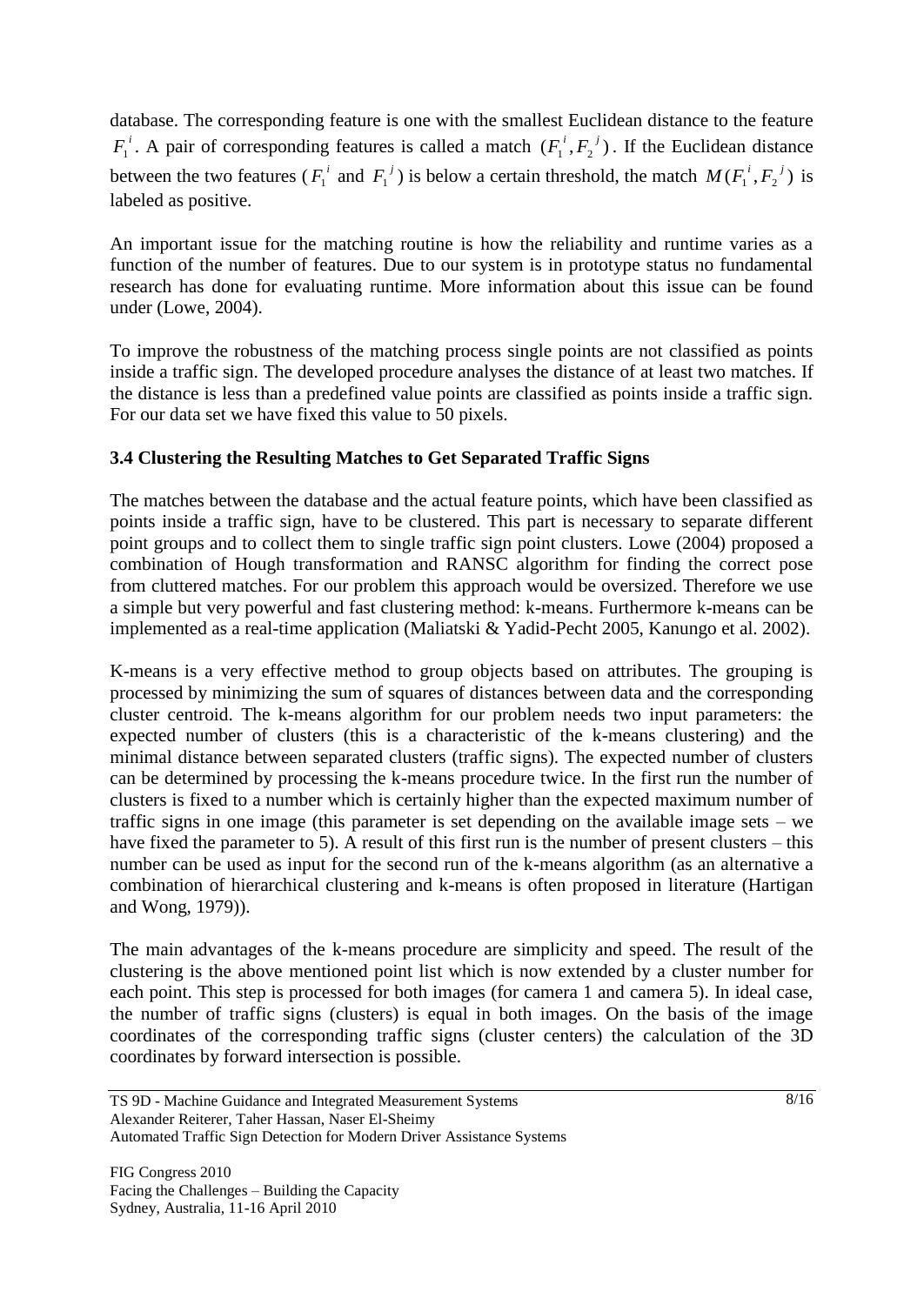## **4. EVALUATION**

The developed procedure has been tested on about 800 images (400 image pairs), which have been the result of two different survey-drives. One sequence was collected under very difficult illumination conditions – the resulting images can be described as under-exposed and therefore as generally too dark (an example is shown in Figure 6a). The second image sequence was taken under ideal light conditions – images are well illuminated (an example is shown in Figure 6b).



**Figure 6:** Two examples for images from the sequences which are used for evaluating the developed procedure. The yellow rectangle shows the detected traffic sign.

The database of models has been built in pre-processing consisting of independent images. This means that the models are cropped out from images which are taken by the MMS camera's system – the used images are not part of the testing sequence.

|                            | <b>Total</b> | Camera 1 | Camera 5 |
|----------------------------|--------------|----------|----------|
| <b>Traffic Signs</b>       | 186          | 96       | 90       |
| Detected Traffic Signs     | 134 (72%)    | 66 (69%) | 68 (76%) |
| Not Detected Traffic Signs | 52 (28%)     | 30(31%)  | 22(24%)  |
| <b>False Detections</b>    |              |          |          |

**Table 1:** Results of image sequence 1 (poor image quality).

For the evaluation we have defined that only traffic signs which exceed the dimension of 20 *×*  20 pixels in both images have to be detected. Traffic signs which have a smaller dimension are neglected and will be detected from a closer pair. Table 1, 2, 3 show the evaluation results.

Table 1 show that under difficult illumination conditions in total 72% of the traffic signs have been detected. Evaluating the detection rate separated for each camera results in 69% for the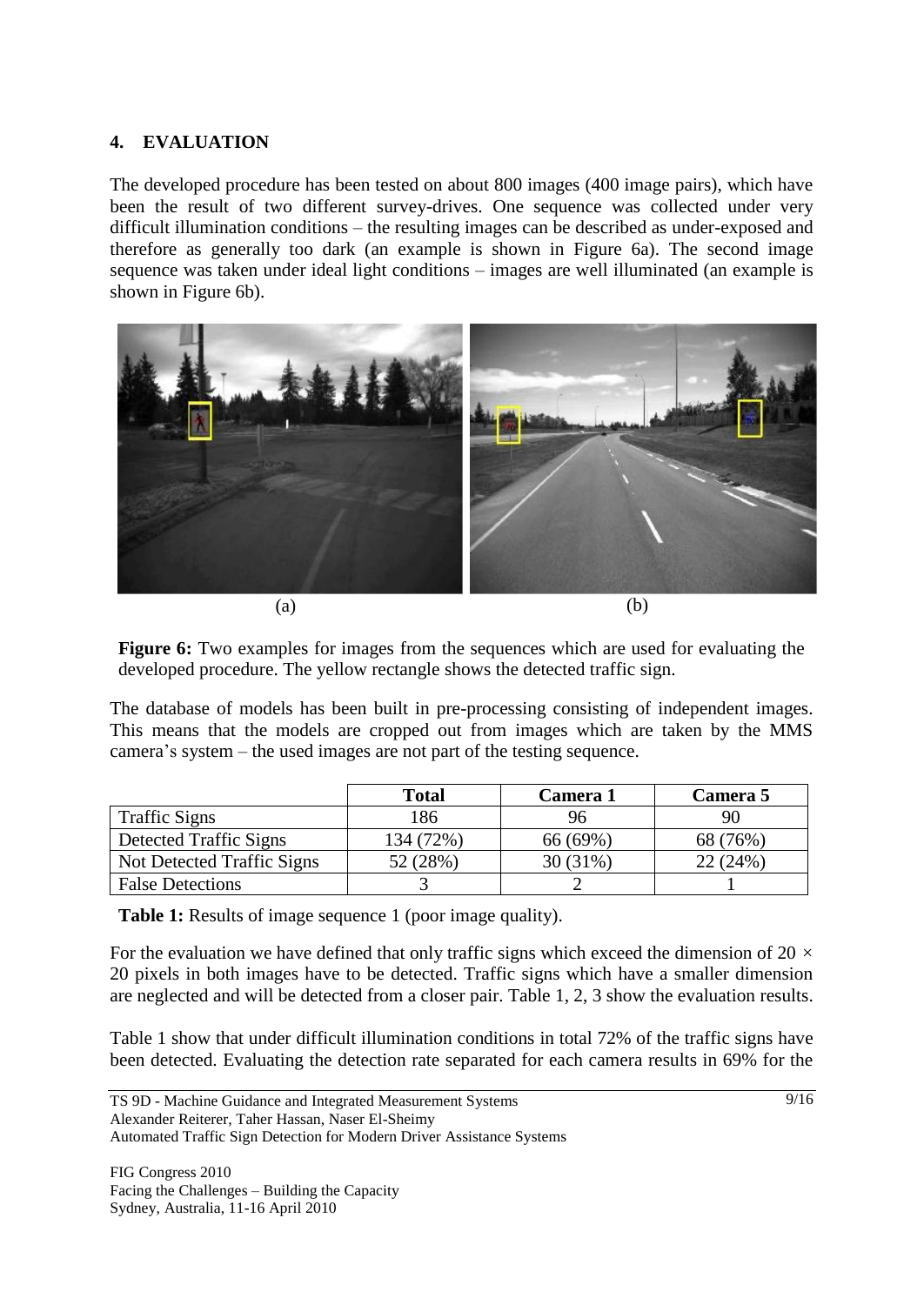left camera (camera 1) and 76% for the right camera (camera 5). The significant difference in the detection rate between the two cameras can be explained by a high difference of the sharpness of the two camera's images (see Figure 8a and b). For this survey drive three traffic signs have been detected false (detection of a traffic sign where no traffic sign is). This number can be described as very low and emphasizes the potential of the presented approach. The false detected objects are mainly located near dense vegetation (e.g. trees, bushes, etc.).

|                            | <b>Total</b> | Camera 1 | <b>Camera 5</b> |
|----------------------------|--------------|----------|-----------------|
| <b>Traffic Signs</b>       | 120          | 64       | 56              |
| Detected Traffic Signs     | 93 (78%)     | 52 (81%) | 41 (73%)        |
| Not Detected Traffic Signs | $(22\%)$     | 12 (19%) | 15 (27%)        |
| <b>False Detections</b>    |              |          |                 |

**Table 2:** Results of image sequence 2 (ideal image quality).

Image sequence 2 (see Table 2) shows a significant higher detection rate (left camera / camera 1: 81%; right camera / camera 5: 73%). In this image sequence a considerable difference of the detection rate between the two cameras is also present (reverse to image sequence 1) – an explanation for this effect has not been found until yet (the difference in the sharpness is presented in all image sequences, but seems to be stronger for the images captured under bad/poor lightening conditions). The false detection rate is nearly in the same magnitude as in the previous survey drive (total number of 2) and therefore still impressive. Comparing the two examples shows that the image quality has explicit consequences to the detection rate (72% vs. 78%).

|                            | <b>Total</b> | Camera 1  | Camera 5  |
|----------------------------|--------------|-----------|-----------|
| <b>Traffic Signs</b>       | 306          | 160       | 146       |
| Detected Traffic Signs     | 227 (74%)    | 118 (74%) | 109 (74%) |
| Not Detected Traffic Signs | 79 (26%)     | 42 (26%)  | (26%)     |
| <b>False Detections</b>    |              |           |           |

**Table 3:** Results (all image sequences together).

Table 3 shows the detection rate referred to the entire benchmark test (all two image sequences together) – detection rate is around 74% – sum of false detection is 5.

An additional example is shown in Figure 7 representing a small part of an image sequence including the detected SIFT feature points (red crosses) and the traffic signs (yellow rectangle).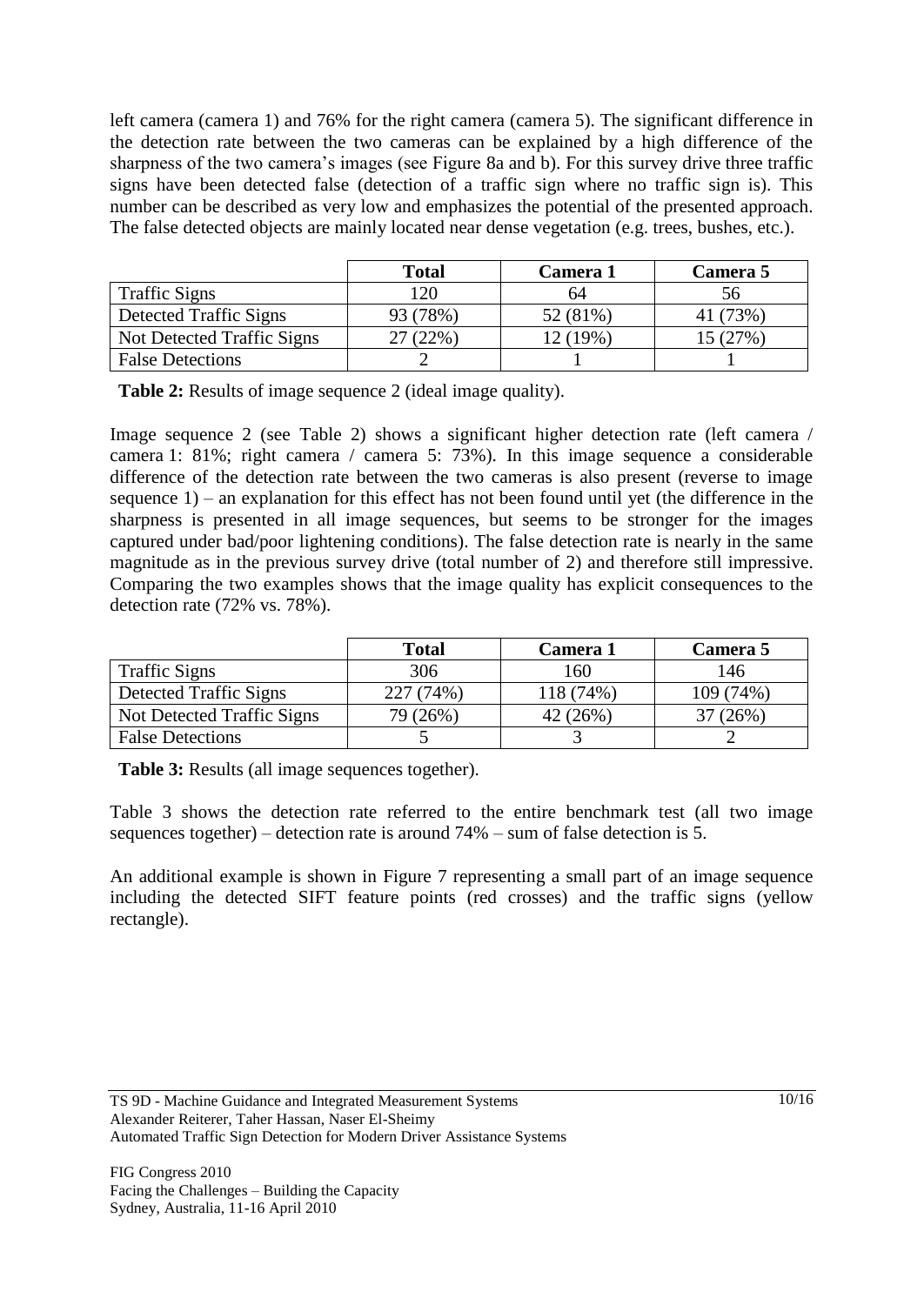

**Figure 7:** Image sequence including detected traffic sign.

Generally, the detection system works in a more than satisfactory way – more than 70% of the traffic signs can correctly be detected and classified. This value is a comparable value to other techniques and methods for traffic sign detection, e.g. Fang et al. (2003) or Oh (2005). 70% of detection rate seems not substantive, but has to be seen under the constraint that traffic signs are small objects in complex scenes.

The result of detection highly depends on the models, included into the system database and on the quality of the image sequences. Very impressive is the very low number of false detected objects. Due to system design flexibility, the inclusion of more models becomes not an issue – a user can crop the concerning traffic sign and copy them into the appropriate directory. To have a sufficient image quality the capturing process has to be done under ideal light conditions. Poor image quality can be improved by means of pre-processing (histogram equalization and median filtering should give adequate results).





**Figure 8:** Difference of sharpness of the two cameras: (a) camera 1 – left; (b) camera 5 – right.

As mentioned before one of the advantages of the presented approach is the runtime of the implemented algorithms. Currently, the whole process is implemented as a non-optimized version under different programming and script languages. Processing one image pair needs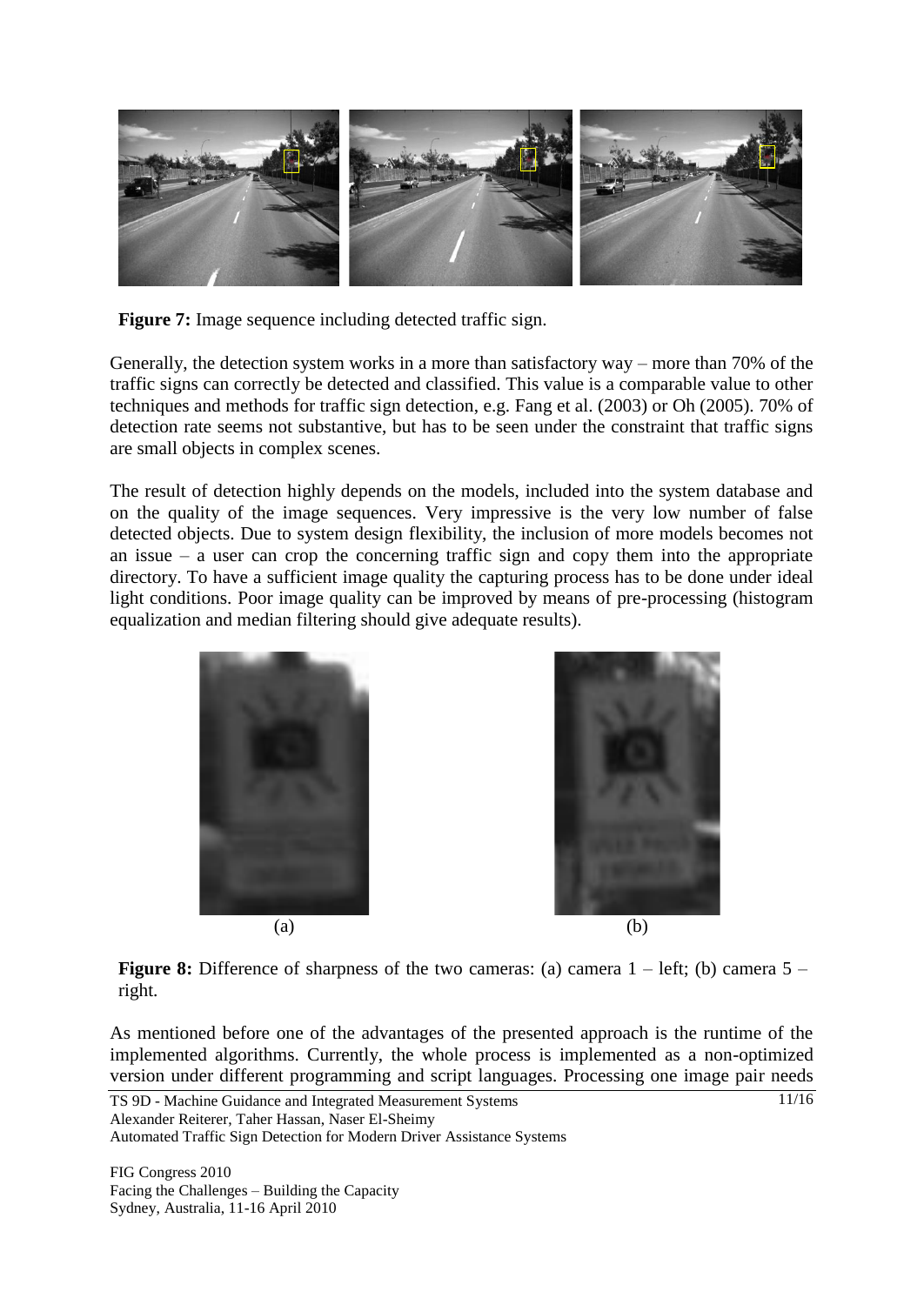about 2 seconds (Intel Core2Duo –  $2$  GB RAM). Optimizing the procedure by implementing the algorithms in  $C++/C$ #, using the Graphical Processing Unit (GPU) and by an intensive utilization of the multi-core capability of modern processing units could reduce runtime by a factor of 10.

# **5. DISCUSSION AND CONCLUSION**

The article presents an automated traffic sign detection method which has been tested on image sequences captured by a mobile mapping system ( $VISAT^{TM}$ ). The presented technique is based on existing algorithms, like the SIFT operator and the k-means clustering. The developed procedure uses a conventional matching routine combined with a database to detect traffic signs in MMS image sequences. This approach has been chosen due to the possibility to include new traffic sign models easily and the possibility to realize the whole procedure as real-time process.

A problem of the presented approach is that the SIFT algorithm employs scale-space technique and needs therefore images of high resolution to work in a satisfactory way. If the object of interest is very small, it is very difficult to detect the maximum/minimum from the scale space. The high resolution images captured by the used MMS are well suited for such an approach – problem may happen if the image is very small and blurred. Basically, a traffic sign is described by a low number of key-points (for the shown examples averagely about 15 key-points). Therefore, the image quality is a very important issue for the presented approach.

The whole sequence has been implemented under MATLAB into a running prototype. Tests have been processed by a huge number of examples of different quality (over 800 images) – the system shows a sufficient detection rate of about 74%. Under ideal lighting conditions (e.g. constant illumination) detection rates of over 80% have been achieved.

Future work will extend the algorithm to a real-time working procedure. To realize this task we plan a re-implementation of the whole process in *C*#. The detection/extraction of image features (SIFT) can be implemented using the Graphical Processing Unit (GPU). Furthermore, the integration of a Kalman Filter for predicting traffic sign location is envisaged.

TS 9D - Machine Guidance and Integrated Measurement Systems Alexander Reiterer, Taher Hassan, Naser El-Sheimy Automated Traffic Sign Detection for Modern Driver Assistance Systems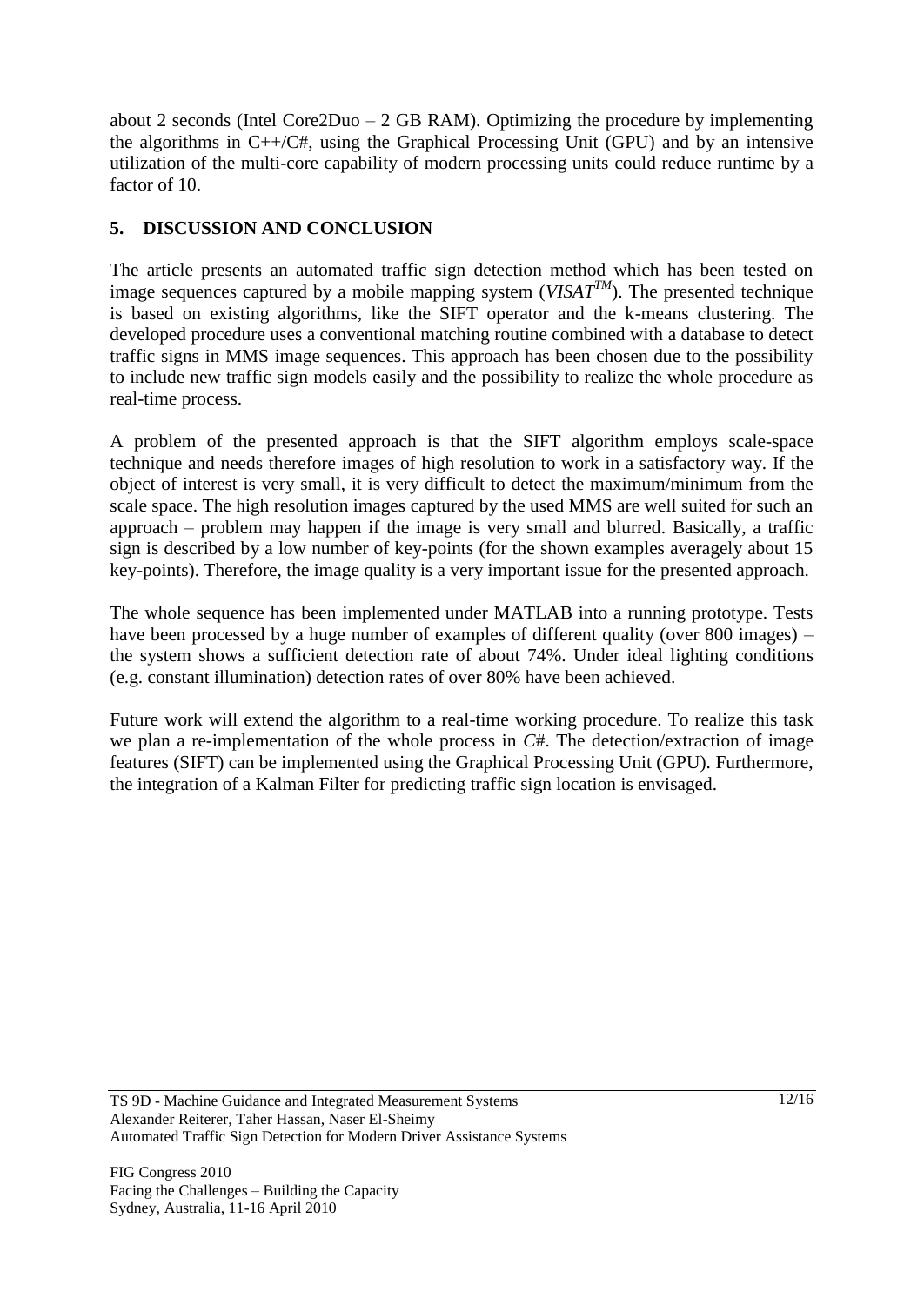### **REFERENCES**

Betke, Nicholas (1995): Fast Object Recognition in Noisy Images Using Simulated. Annealing, Makris, Proceedings of the Fifth International Conference on Computer Vision, pp. 523-530.

De la Escalera, Moreno, Salichs, Armingol (1997): Road Traffic Sign Detection and Classification, IEEE Transactions Industrial Electronics, vol. 44, no. 6, pp. 848-859.

Estevez, Kehtarnavaz (1996): Real-Time Histographic Approach to Road Sign Recognition. Proceedings of the IEEE Southwest Symposium on Image Analysis and Interpretation, pp. 95- 100, San Antonio, TX.

Fang, Chen, Fuh, (2003): Road-Sign Detection and Tracking. IEEE Transactions on Vehicular Technology, Vol. 52, No. 5, pp. 1329-1341.

Fleischer, Nagel, Rath (2002): 3D-Model-Based-Vision for Innercity Driving Scenes. IEEE Intelligent Vehicles Symposium (IV'2002), pp. 477-482, Versailles, France.

Gao, Podladchikova, Shaposhnikov (2003): Application of Vision Models to Traffic Sign Recognition. Lecture Notes in Computer Science, Springer Berlin/Heidelberg, Volume 2714, pp. 1100-1105.

Hsien, Chen, Yuan (2003): Road Sign Detection and Recognition Using Markov Model. 14th Workshop on OOTA, pp. 529-536.

Haralick, Shapiro (1993): Computer and Robot Vision. Addison-Wesley.

Hartigan, Wong (1979): A K-means clustering algorithm. Applied Statistics, Volume 28, pp. 100-108.

Huang, Hsu (2000): Road Sign Interpretation using Matching Pursuit Method. IEEE International Conference on Pattern Recognition (ICPR2000), pp. 1329-1333, Barcelona, Spain.

Kumar (1997): Unsupervised Statistical Neural Networks for Model-Based Object Recognition. In: IEEE Transactions on Signal Processing (special issue on Neural Networks for Signal Processing), Vol. 54, pp. 2709-2718.

Lalonde (1995): Road Sign Recognition – Survey of the State of Art. Technical Report for Sub-Project 2.4, CRIM-IIT-95/09-35.

Lowe (2004): Distinctive Image Features from Scale-Invariant Keypoints. In: International Journal of Computer Vision, Volume 60, No. 2, pp. 91-110.

Kanungo, Mount, Netanyahu, Piatko, Silverman, Wu (2002): An Efficient k-Means Clustering Algorithm: Analysis and Implementation. IEEE Transactions on Pattern Analysis and Machine Intelligence, Vol.24, No.7, pp. 881–892.

Maliatski, Yadid-Pecht (2005): Hardware-Driven Adaptive k-Means Clustering for Real-Time Video Imaging. IEEE Transactions on Circuits and Systems for Video Technology, Vol.15, Issue.1, pp. 164-166.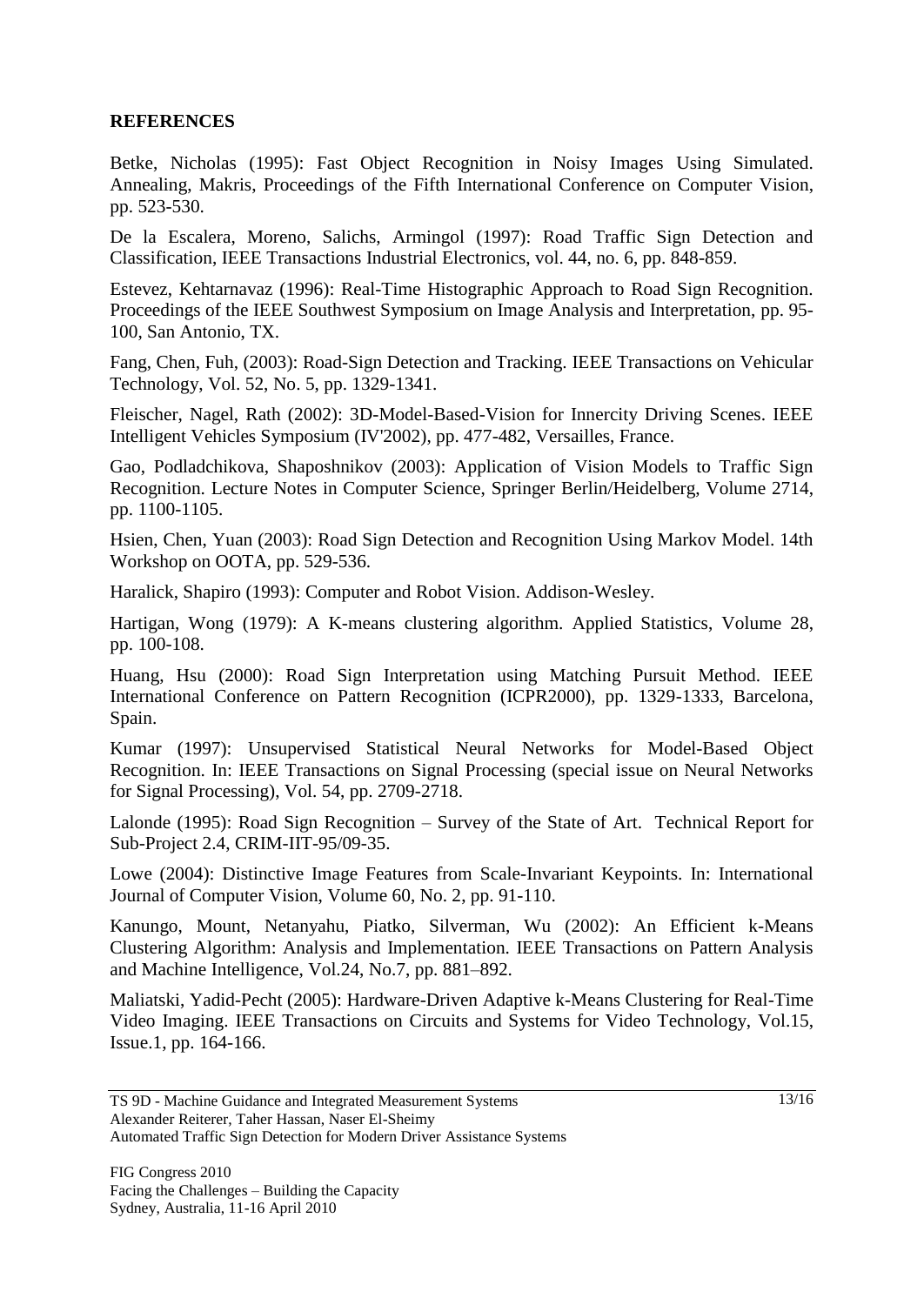Marmo, Lombardi, Gagliardi (2006): Railway Sign Detection and Classification. IEEE Intelligent Transportation Systems Conference, pp. 1358-1363.

Miura, Tsuyoshi, Shirai (2000): An Active Vision System for Real-Time Traffic Sign Recognition. IEEE Conference on Intelligent Transportation Systems, Dearborn, MI, pp. 52- 57.

Oh , Kwak, Sohn, Kim (2005): Segmentation and Recognition of Traffic Signs Using Shape Information. Lecture Notes in Computer Science, Springer Berlin/Heidelberg, Volume 3804, pp. 519-526.

Paclik, Novovicova (2000): Road Sign Classification without Color Information. Proceedings of the 6th Conference of Advanced School of Imaging and Computing, Lommel, Belgium, pp. 84-90.

Piccioli, De Micheli, Parodi, Campani (1996): A Robust Method for Road Sign Detection and Recognition, Image and Vision Computing, Vol. 14, No. 3, pp. 209-223.

Pratt (1978): Digital Image Processing. Wiley and Sons.

Prince (1998): Road Sign Detection and Recognition Using Perceptual Grouping. Compute Vision and Systems Laboratory, University Laval, Canada.

Razvan, Lu, Yuan (1995): Recognition of Traffic Signs by Artificial Neural Network. IEEE International Conf. on Neural Networks , Perth, Australia, pp. 1444-1449.

Schwarz, El-Sheimy (2004): Mobile Mapping Systems – State of the Art and Future Trends. In: ISPRS XXXV, Part B1, pp. 759-768.

Sekanina, Torresen (2002): Detection of Norwegian Speed Limit Signs. Proceedings of the 16th European Simulation Multiconference (ESM-2002), Darmstadt, Germany, pp. 337-340.

Shadeed, Abu-Al-Nadi, Mismar (2003): Road Traffic Sign Detection in Color Images. Proceedings of the 10th IEEE International Conference on Electronics, Circuits and Systems, Vol. 2, pp. 890-893.

Shaposhnikov, Podladchikova, Golovan, Shevtsova, Hong, Gao (2002): Road Sign Recognition by Single Positioning of Space-Variant Sensor Window. Proc. 15th International Conference on Vision Interface, Calgary, Canada, pp. 213-217.

Yuille, Snow, Nitzberg, Signfinder (1998): Using Color to Detect, Localize and Identify Informational Signs. International Conference on Computer Vision (ICCV98), Bombay, India, pp. 628-633.

Zadeh, Kasvand, Suen (1997): Localization and Recognition of Traffic Signs for Automated Vehicle Control Systems. In Conf. on Intelligent Transportation Systems, Part of SPIE's Intelligent Systems & Automated Manufacturing, Pittsburgh, PA., pp. 272-282.

TS 9D - Machine Guidance and Integrated Measurement Systems Alexander Reiterer, Taher Hassan, Naser El-Sheimy Automated Traffic Sign Detection for Modern Driver Assistance Systems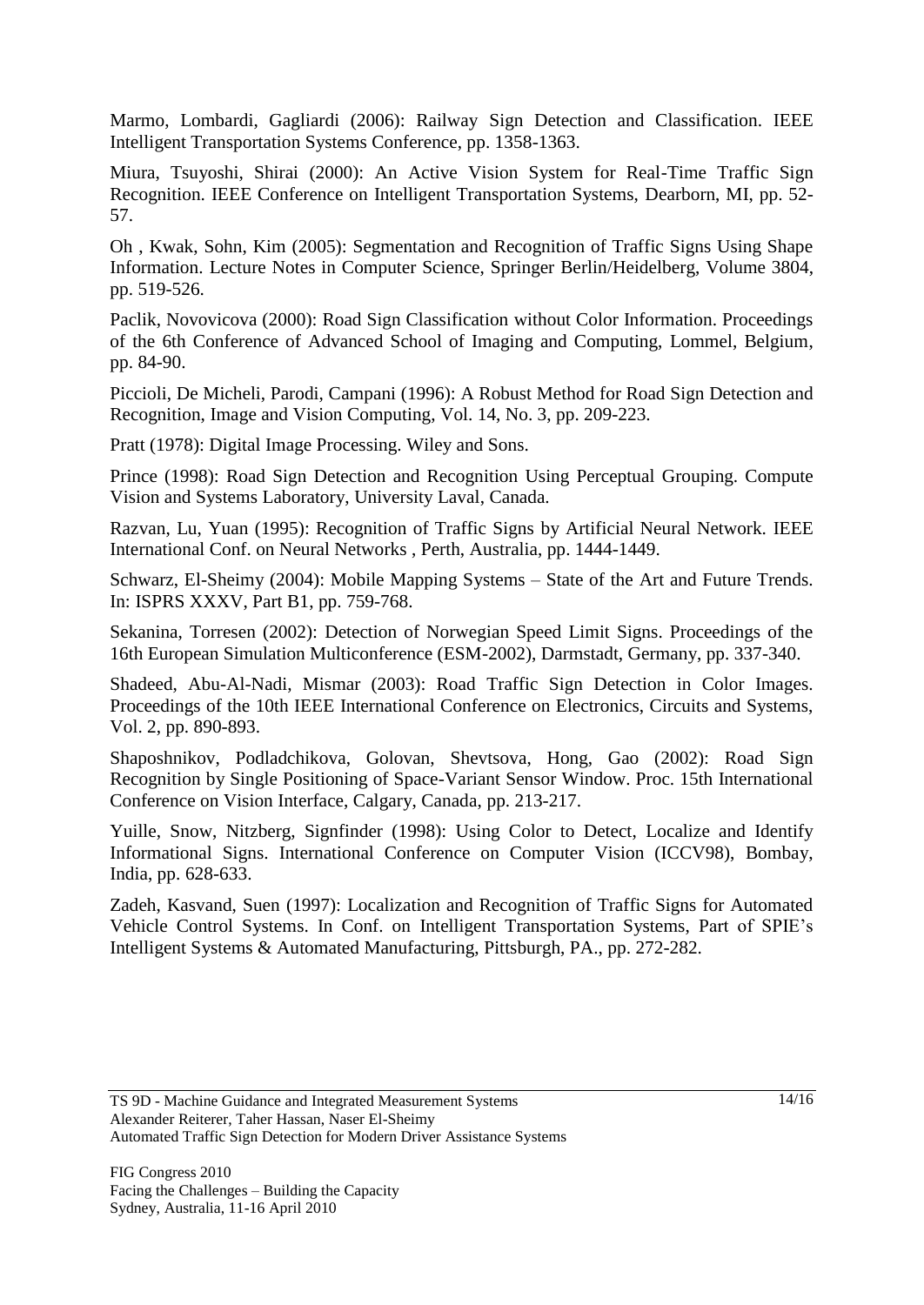## **BIOGRAPHICAL NOTES**

#### **Dr. Alexander Reiterer**

2001: Graduated Engineer, Vienna University of Technology, Austria. 2004: PhD at Vienna University of Technology, Austria. 2006 and 2008 Guest Reseracher at ETH Zurich and University of Calgary (Canada). Currently: PosDoc at the Institute of Geodesy and Gephysics, Vienna University of Technology, Austria.

### **Taher Hassan**

2002: Msc from Ain Shams University, Cairo, Egypt. 2009: PhD at University of Calgary, Canada. Currently: Member of the MMSS Research Group, University of Calgary, Canada.

#### **Dr. Naser El-Sheimy**

1984: B.Sc. at ASU, Egypt 1989: Diploma at ITC, The Netherlands 1990: M.Sc. at ASU, Egypt 1996: Ph.D. at University of Calgary, Canada Currently: Head of the MMSS Research Group, University of Calgary, Canada.

### **CONTACTS**

#### **Dr. Alexander Reiterer**

Institute of Geodesy and Geophysics, Vienna University of Technology Gusshausstrasse 27-29 1040 Vienna **AUSTRIA** Tel. +49-1-58801-12845 Fax + 49-1-58801-12894 Email: alexander.reiterer@tuwien.ac.at Web site: http://info.tuwien.ac.at/ingeo

#### **Taher Hassan**

Department of Geomatics Engineering, The University of Calgary 2500 University Drive, N.W Calgary, AB, Canada T2N 1N4 Tel. +01-403-220-8149 Fax +01-403-284-1980 Email: tfabbas@ucalgary.ca Web site: http://mms.geomatics.ucalgary.ca

TS 9D - Machine Guidance and Integrated Measurement Systems Alexander Reiterer, Taher Hassan, Naser El-Sheimy Automated Traffic Sign Detection for Modern Driver Assistance Systems

FIG Congress 2010 Facing the Challenges – Building the Capacity Sydney, Australia, 11-16 April 2010